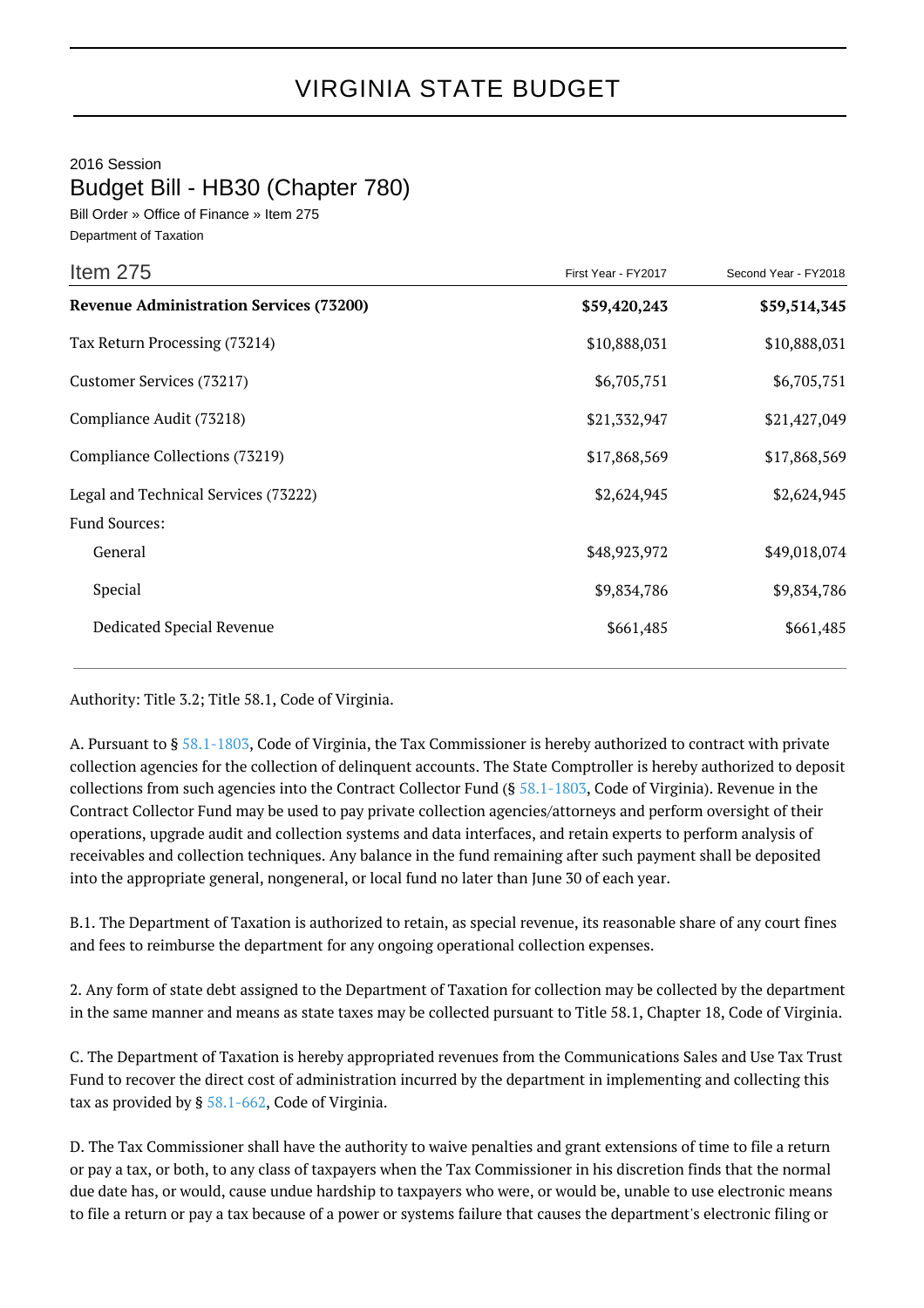payment systems to be nonfunctional for all or a portion of a day on or about the due date for a return or payment.

E. The Department of Taxation is hereby appropriated Land Conservation Incentive Act fees imposed under § [58.1-](http://law.lis.virginia.gov/vacode/58.1-513/) [513](http://law.lis.virginia.gov/vacode/58.1-513/) C. 2., Code of Virginia, on the transferring of the value of the donated interest. The Code of Virginia specifies such fees will be used by the Departments of Taxation and Conservation and Recreation to recover the direct cost of administration incurred in implementing the Virginia Land Conservation Act.

F. In the event that the United States Congress adopts legislation allowing local governments, with the assistance of the Commonwealth, to collect delinquent local taxes using offsets from federal income taxes, the Department of Accounts shall provide a treasury loan to the Department of Taxation to finance the costs of modifying the agency's computer systems to implement this federal debt setoff program. This treasury loan shall be repaid from the proceeds collected from the offsets of federal income taxes collected on behalf of localities by the Department of Taxation.

G. 1. All revenue received by the Commonwealth pursuant to the provisions of  $\S 58.1-645$  $\S 58.1-645$  et seq., Code of Virginia, shall be paid into the state treasury and deposited to the Virginia Communications Sales and Use Tax Fund and shall be distributed pursuant to § [58.1-662](http://law.lis.virginia.gov/vacode/58.1-662/), Code of Virginia, and Items 266 and 287 of this act. For the purposes of the Comptroller's preliminary and final annual reports required by § [2.2-813,](http://law.lis.virginia.gov/vacode/2.2-813/) Code of Virginia, however, all deposits to and disbursements from the Fund shall be accounted for as part of the general fund of the state treasury.

2. It is the intent of the General Assembly that all such revenues be distributed to counties, cities, and towns, the Department for the Deaf and Hard-of-Hearing, and for the costs of administering the Virginia Communications Sales and Use Tax.

H. Notwithstanding the provisions of § [58.1-478,](http://law.lis.virginia.gov/vacode/58.1-478/) Code of Virginia, effective July 1, 2011, every employer whose average monthly liability can reasonably be expected to be \$1,000 or more and the aggregate amount required to be withheld by any employer exceeds \$500 shall file the annual report required by § [58.1-478,](http://law.lis.virginia.gov/vacode/58.1-478/) Code of Virginia, and all forms required by § [58.1-472,](http://law.lis.virginia.gov/vacode/58.1-472/) Code of Virginia, using an electronic medium using a format prescribed by the Tax Commissioner. Waivers shall be granted only if the Tax Commissioner finds that this requirement creates an unreasonable burden on the employer. All requests for waiver shall be submitted to the Tax Commissioner in writing.

I. Notwithstanding the provisions of § [58.1-214,](http://law.lis.virginia.gov/vacode/58.1-214/) Code of Virginia, the department shall not be required to mail its forms and instructions unless requested by a taxpayer or his representative.

J.1. Notwithstanding the provisions of § [58.1-609.12,](http://law.lis.virginia.gov/vacode/58.1-609.12/) Code of Virginia, no report on the fiscal, economic and policy impact of the miscellaneous Retail Sales and Use Tax exemptions under § [58.1-609.10](http://law.lis.virginia.gov/vacode/58.1-609.10/), Code of Virginia, shall be required after the completion of the final report in the first five-year cycle of the study, due December 1, 2011. The Department of Taxation shall satisfy the requirement of § [58.1-609.12](http://law.lis.virginia.gov/vacode/58.1-609.12/) that it study and report on the annual fiscal impact of the Retail Sales and Use Tax exemptions for nonprofit entities provided for in § [58.1-609.11,](http://law.lis.virginia.gov/vacode/58.1-609.11/) Code of Virginia, by publishing such fiscal impact on its website.

2. Notwithstanding the provisions of § [58.1-202,](http://law.lis.virginia.gov/vacode/58.1-202/) Code of Virginia, no report detailing the total amount of corporate income tax relief provided in Virginia shall be required after the completion of such report due on October 1, 2013. The Department of Taxation shall satisfy the requirement of  $\S 58.1-202$  $\S 58.1-202$  that it issue an annual report detailing the total amount of corporate income tax relief provided in Virginia by publishing its Annual Report on its website.

K. 1. Notwithstanding any provision of the Code of Virginia or this act to the contrary,

a. Effective January 1, 2013, all corporations are required to file estimated tax payments and their annual income tax return and final payment using an electronic medium in a format prescribed by the Tax Commissioner .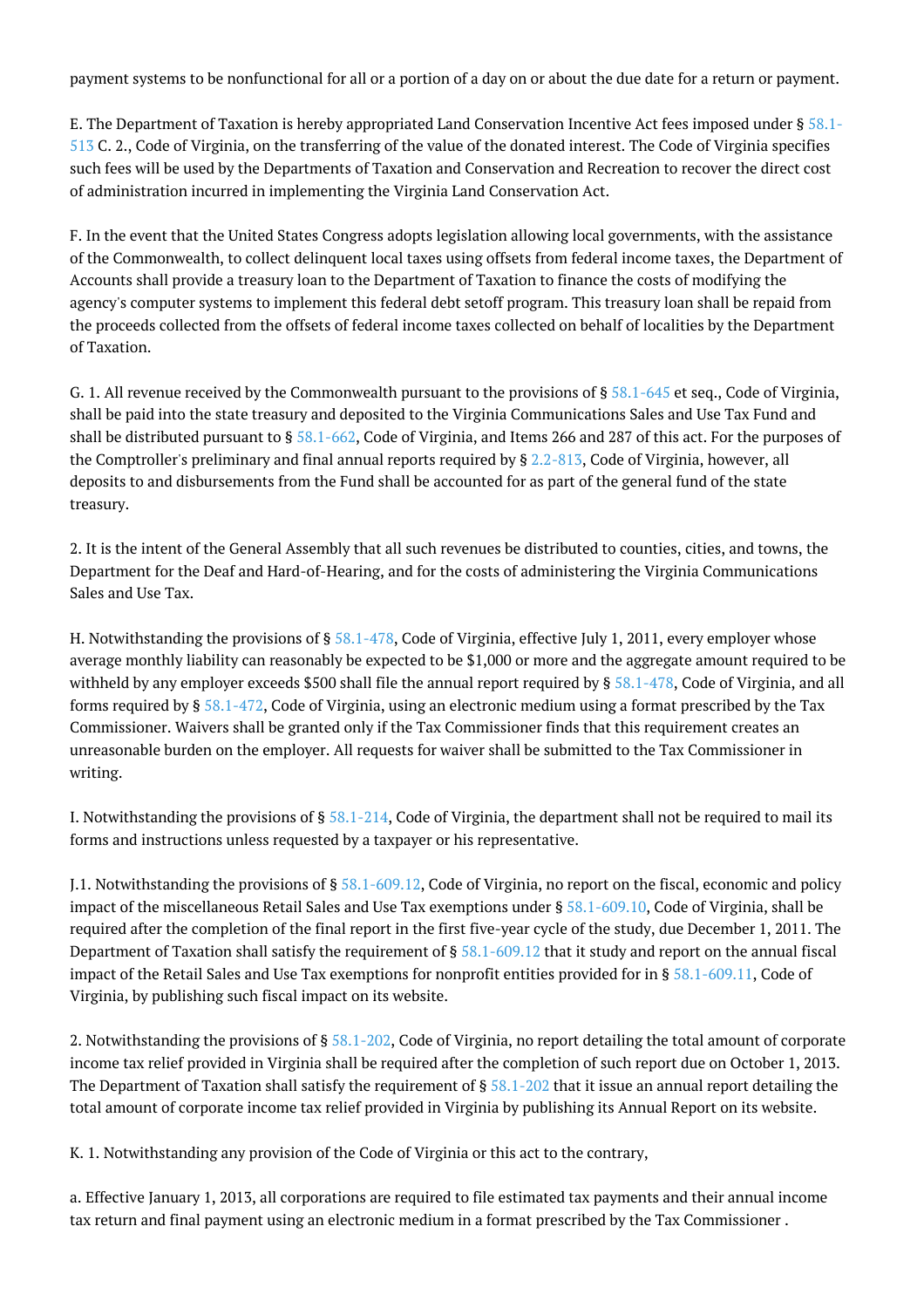b. Effective July 1, 2013, every employer shall file the annual report required by  $\S 58.1-478$  $\S 58.1-478$  and all forms required by § [58.1-472](http://law.lis.virginia.gov/vacode/58.1-472/), Code of Virginia, using an electronic medium in a format prescribed by the Tax Commissioner.

c. Effective July 1, 2014, every employer shall file the annual report required by  $\S 58.1-478$  $\S 58.1-478$ , not later than January 31 of the calendar year succeeding the calendar year in which wages were withheld from employees.

d. Effective January 1, 2015, for taxable years beginning on and after January 1, 2014, every pass-through entity shall file the annual return required by  $\S 58.1-392$  $\S 58.1-392$ , Code of Virginia, and make related payments using an electronic medium in a format prescribed by the Tax Commissioner.

2.a. The Tax Commissioner shall have the authority to waive the requirement to file or pay by electronic means. Waivers shall be granted only if the Tax Commissioner finds that this requirement creates an unreasonable burden on the person required to use an electronic medium. All requests for waiver shall be submitted to the Tax Commissioner in writing.

b. The Tax Commissioner shall have the authority to waive the requirement to file or pay by January 31. Waivers shall be granted only if the Tax Commissioner finds that this requirement creates an unreasonable burden on the person required to file or pay by January 31. All requests for waiver shall be submitted to the Tax Commissioner in writing.

L.1. Notwithstanding any other provision of law, Retail Sales and Use Tax returns and payments shall be made using an electronic medium prescribed by the Tax Commissioner beginning with the June 2012 return, due July 2012, for monthly filers and, for less frequent filers, with the first return they are required to file after July 1, 2013.

2. The Tax Commissioner shall have the authority to waive the requirement to file by electronic means upon a determination that the requirement would cause an undue hardship. All requests for waiver shall be transmitted to the Tax Commissioner in writing.

M. The Department of Taxation is hereby appropriated revenues from the Virginia Motor Vehicle Rental Tax to recover the direct cost of administration incurred by the department in implementing and collecting this tax as provided by § [58.1-1741,](http://law.lis.virginia.gov/vacode/58.1-1741/) Code of Virginia.

N. Notwithstanding the provisions of § [58.1-490](http://law.lis.virginia.gov/vacode/58.1-490/) et seq., Code of Virginia,

1. Effective for taxable years beginning on or after January 1, 2015, a taxpayer shall be permitted to file a declaration of estimated tax with the Department of Taxation instead of with the commissioner of the revenue and notwithstanding the provisions of § [58.1-306](http://law.lis.virginia.gov/vacode/58.1-306/), Code of Virginia, the department may so advise taxpayers.

2. Effective January 1, 2015, every treasurer who receives an estimated income tax return, declaration or voucher pursuant to § [58.1-495](http://law.lis.virginia.gov/vacode/58.1-495/) of the Code of Virginia shall transmit such return, declaration or voucher to the Department of Taxation using an electronic medium in a format prescribed by the Tax Commissioner.

O. Notwithstanding any provision of the Code of Virginia or this act to the contrary, the Department of Taxation is authorized to provide Form 1099 in an electronic format to taxpayers. The Tax Commissioner shall ensure that taxpayers may elect to receive the electronic version of the form.

P. The Department of Taxation is hereby appropriated revenues from the E-911 Wireless Tax to recover the direct cost of administration incurred by the department in implementing and collecting this tax as provided by § [56-](http://law.lis.virginia.gov/vacode/56-484.17:1/) [484.17:1](http://law.lis.virginia.gov/vacode/56-484.17:1/), Code of Virginia.

Q. The Department of Taxation is hereby appropriated revenues from the assessment for expenses pursuant to §§